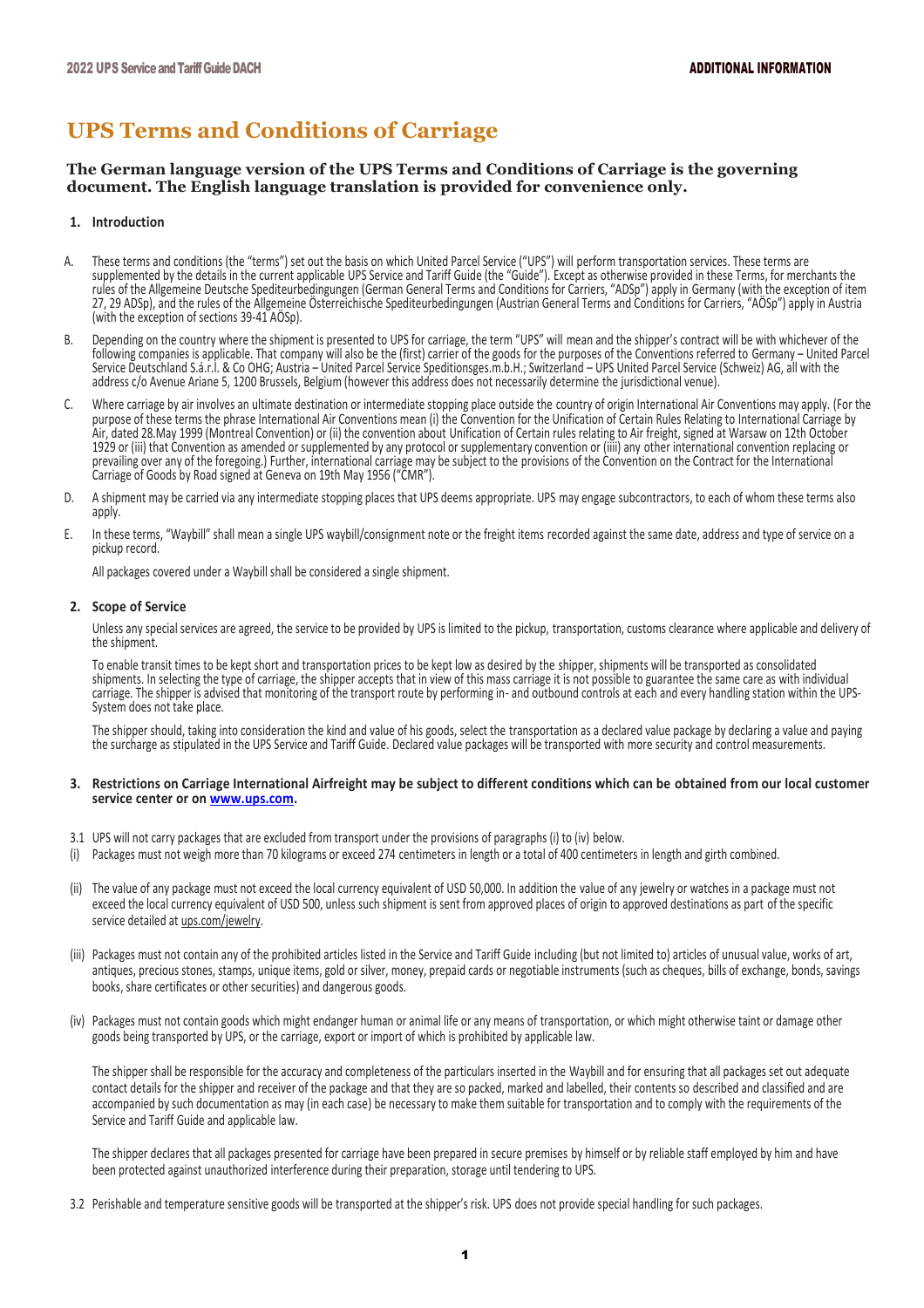## 3.3 Refusal and Suspension of Carriage

- (i) If it comes to the attention of UPS that any package does not meet any of the above restrictions or conditions or that any COD amount stated on a COD Waybill exceeds the limits specified in paragraph 8, UPS may refuse to transport the relevant package (or any shipment of which it is a part) and, if carriage is in progress, UPS may suspend carriage.
- (ii) UPS may also suspend carriage if it cannot effect delivery, if the receiver refuses to accept delivery, if it is unable to effect delivery because of an incorrect address (having used all reasonable means to find the correct address) or because the correct address is found to be in another country or if it cannot collect amounts due from the receiver on delivery.
- (iii) Where carriage is suspended, UPS may return the package or shipment in question to the shipper at its own discretion.
- 3.4 The shipper will be responsible for the payment of all costs and expenses resulting from such suspension of carriage, including but not restricted to the costs of forwarding, disposal, return, storage or administration together with all duties and taxes where applicable. UPS will not refund carriage charges of any kind in any of the above cases.
- 3.5 The shipper may only hand over prohibited goods for carriage if a separate written agreement has been concluded prior to handing over to UPS. If prohibited goods are handed over for carriage without such agreement, the shipper will be liable for any damage resulting to the goods in question and to other articles, means of transport and/or persons and must indemnify UPS. It is not the responsibility of UPS to check that goods are not prohibited from carriage. UPS is not liable for loss of or damage to goods that are handed over for carriage contrary to the prohibition on carriage (see also clause 9.2).
- 3.6 In case UPS can, even after opening a package, not identify the consignee or the shipper or anyone else who would be entitled to receive the package, UPS may after 6 weeks sell the goods and keep the proceeds of the sale, unless it is proven that the proceeds exceed UPS' expense. Goods which cannot be sold may be disposed.
- 3.7 UPS reserves the right, but is not obliged, to open and inspect packages in accordance with applicable laws or scan by means of X-ray any package tendered to it for transportation. X-ray, even when properly used, may cause damage to radiation sensitive goods.

# **4. Customs Clearance**

It is the shipper's responsibility to provide complete and accurate documentation especially for customs clearance. UPS will, unless instructed otherwise, act as the shipper's agent in obtaining customs clearance.

The shipper also agrees that UPS may be considered as being the receiver of the package for the sole purpose of appointing a customs broker to carry out any customs clearance. In principle, UPS will not take responsibility for any customs clearance for shipments within the EU or within a customs area unless UPS is given a separate instruction to do so.

# **5. Payment**

- 5.1 The rates for carriage and other services are set out in the current Service and Tariff Guide. All charges must be paid latest within 7 days of receipt of invoice.
- 5.2 If UPS is required to pay any taxes, duties or levies on behalf of the shipper, receiver or some other party, and UPS is unable to collect such amount on first request from the relevant person, that amount will be payable by the shipper on demand. This also applies in cases where the receiver or, in the case of third party billing, the third party fails to pay any charges which they are due to pay.
- 5.3 Any sum payable to UPS which is overdue will bear interest at the statutory rate, indicated in the invoice, (but at least at an annual rate of 9% in Austria and 5% in Switzerland) from the due date to the date on which UPS receives payment. In additions UPS may charge a late payment fee of up to 40 EUR (43 CHF in Switzerland).
- 5.4 If any sum is not paid by the shipper or receiver in accordance with these terms, UPS reserves the right to hold packages until it receives payment in full or to sell such packages and use the proceeds to settle the debts. Any unpaid balance will remain payable.

# **6. Interruption of Service**

UPS is not liable for interruptions or disturbances to its services due to circumstances that are not the sole responsibility of UPS. Examples of events falling within paragraph 6 are disruption to air or ground transportation (e.g. due to particular weather conditions), fire and flood, war, hostilities and civil disturbances, acts of government or other authorities and labour disputes or obligations (whether affecting UPS, its agents, subcontractors or third parties).

## **7. Money Back Guarantee**

For certain services and destinations, UPS offers a money back guarantee as added service. Details are as set out in the Guide and on the UPS website (www.ups.com) current at the time the goods are accepted for carriage and can also be obtained from local UPS call centers.

The guarantee will not apply where late delivery results from non-compliance with the restrictions or conditions in paragraph 3.1, from the exercise of any retention lien by UPS in accordance with these terms or where either paragraph 3.3 or paragraph 6 applies. The liability of UPS under the money back guarantee is limited to the above and the money back guarantee does not constitute any form of undertaking or representation that the shipment will arrive by any particular time. UPS does not agree or confirm delivery times.

# **8. Collect on Delivery (COD)**

For certain destinations as advised by the local UPS call centre, UPS offers a COD service on payment of an additional charge as set out in the Service and Tariff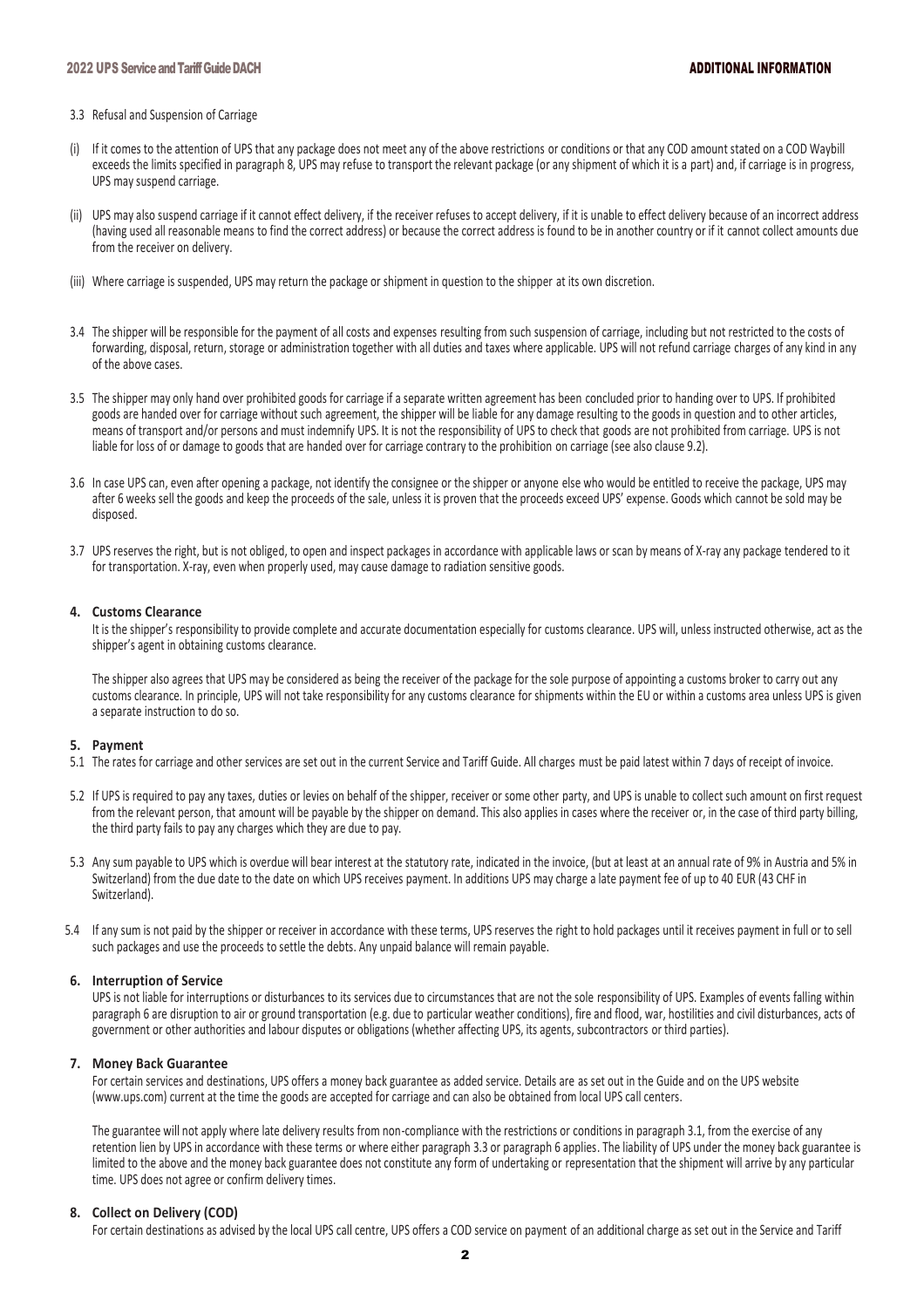Guide.

The COD amount is to be shown on the Waybill exclusively either in EUR or, if different, in the currency of the destination country. The COD amount entered does not under any circumstances replace the declaration of value and accordingly does not give rise to any higher liability for loss of or damage to the goods. Where the currency of the COD amount entered in the Waybill differs from the currency of the amount collected by UPS from the receiver and/or paid by UPS to the shipper, the conversion is to be carried out on the basis of the exchange rate deemed appropriate by UPS.

UPS accepts no liability for exchange rate risks.

- 8.1 Cash COD –Where UPS is instructed on the Waybill in accordance with applicable UPS guidelines to accept cash only, UPS will collect only cash, in the currency of the country of destination. Where cash is collected, the maximum amount collectible in that form on behalf of a shipper shall be the local currency equivalent of USD 5,000 per receiver per day. Notwithstanding the previous rule,, the amount collectible in cash on behalf of a shipper from receivers located in the following countries for COD shipments may not exceed the respective amounts per receiver per day: Austria: EUR 3.500; Belgium: EUR 3.000; Denmark: DKK 20.000; Germany: EUR 3.500; Spain: EUR 1.000; Greece: EUR 499; Portugal: EUR 1.000; Italy: EUR 999,99; France: EUR 1,000; Romania: RON 10,000 for individuals, RON 5,000 for legal entities; Sweden: SEK 3.000, Switzerland CHF 3,500, Poland: 15.000 PLN; United Kingdom: GBP 2.500. If the shipper specifies a COD amount that exceeds these limits, UPS will automatically be entitled to accept cheques for the whole or any part of that amount. Further limitations may apply in certain countries from time to time; details of such limitations will be set out either in the Guides or at the UPS Website [\(www.ups.com\)](http://www.ups.com/).
- 8.2 Collection of COD amounts by cheque (Not applicable for Switzerland): Unless the COD Waybill clearly and correctly instructs UPS to accept only payment in cash, UPS may either refuse the order or exceptionally accept as a substitute method of payment cheques of any kind made out to the shipper and qualifying as an official method of payment in the destination country or alternatively payment in cash up to the limits in paragraph 8.1. Where UPS accepts a cheque in payment, the maximum collectable COD amount per package is the equivalent of USD 50,000. For a cheque to be accepted by UPS, it must be drawn in EUR or in the relevant national currency.
- 8.3 Payment of the collected COD amounts: If UPS collects COD amounts in cash, UPS must pay the shipper the equivalent value in the currency of the country in which the shipment was handed over to UPS for carriage. UPS has the right either to transfer these amounts to a bank account nominated by the shipper or to make out a cheque for these amounts in the shipper´s favor.

All checks whether drawn by UPS as described above or drawn by the receiver in the shipper´s favor and collected by UPS in accordance with paragraph 8.2 will either be sent to the shipper by normal post at the shipper's risk or handed over to the shipper or to another person who may be assumed under the circumstances to have authority to accept the cheque for and on behalf of the shipper.

- 8.4 In the event of non-receipt by the shipper of the COD amount or cheque, the shipper must notify UPS in writing within 45 days of the date of delivery of the package concerned. Failing such notification, all claims against UPS arising from the COD order are excluded.
- 8.5 If the COD Waybill is not fully or correctly completed or if the COD shipment has been wrongly prepared by the shipper, the shipper will be liable for all losses arising to UPS as a result and for all claims brought against UPS in consequence, and will indemnify UPS against all thirdparty claims.
- 8.6 If UPS delivers the package to the receiver without collecting the COD amount, UPS will at most be liable for whichever amount is the lowest of (i) the highest permissible COD amount under these terms, (ii) the COD amount shown on the Waybill, or (iii) the actual value of the goods handed over to UPS for carriage and for which UPS was to collect the COD amount shown. The COD amount may not in any case exceed the value of the goods to be transported plus carriage.

UPS does not accept any liability for any dishonest or fraudulent acts on the part of the receiver. This exclusion of liability also covers the presentation of forged cheques, cheques that are not covered, or cheques made out by the receiver incorrectly or without authority.

# **9. Liability**

- 9.1 Insofar as mandatory national or international law applies, UPS's liability is regulated and limited in accordance with these provisions. In international air traffic, the restrictions of the Warsaw Convention apply, unless the Montreal Convention is relevant.
- 9.2 Where the rules mentioned in clause 9.1 do not apply, the liability of UPS shall be exclusively governed by these terms according to the country where the shipment has been presented to UPS for carriage.

In Germany, liability for loss or damage is limited to proven direct losses to a maximum of EUR 510 per shipment or 8.33 SDR per kilogram, whichever amount is greater.

In Austria and Switzerland UPS is liable in case of fault for proven direct losses to a maximum of CHF 130 per shipment in Switzerland, and in Austria to a maximum of EUR 85 per shipment or the amount determined under section 54 AÖSp, whichever amount is higher.

Where there is partial loss or damage, liability will be determined on the weight of the devalued part of the shipment.

The above limitations on liability including clause 3.5 do not apply if the loss or damage results from an act or omission carried out by UPS, its legal representatives or agents intentionally or grossly negligent and in the awareness that the damage was likely to occur. Regardless of the aforementioned the liability with respect to international air transportation is exclusively governed by Art. 22 Montreal Convention. Art 25 Montreal Convention is excluded. Art 27 of Adsp is not applicable.

- 9.3 If the claimant (or any person from whom he derives his right to claim) has caused or contributed to the loss or damage, the liability to be incurred by UPS may be reduced or extinguished.
- 9.4 In case of transportation as declared value package, the shipper may benefit from an increase in the limit of liability under paragraph 9.2 by correctly declaring a higher value for the shipment and paying the additional charge as stated in the Guide for the declared value. If the shipper declares a higher value for carriage and